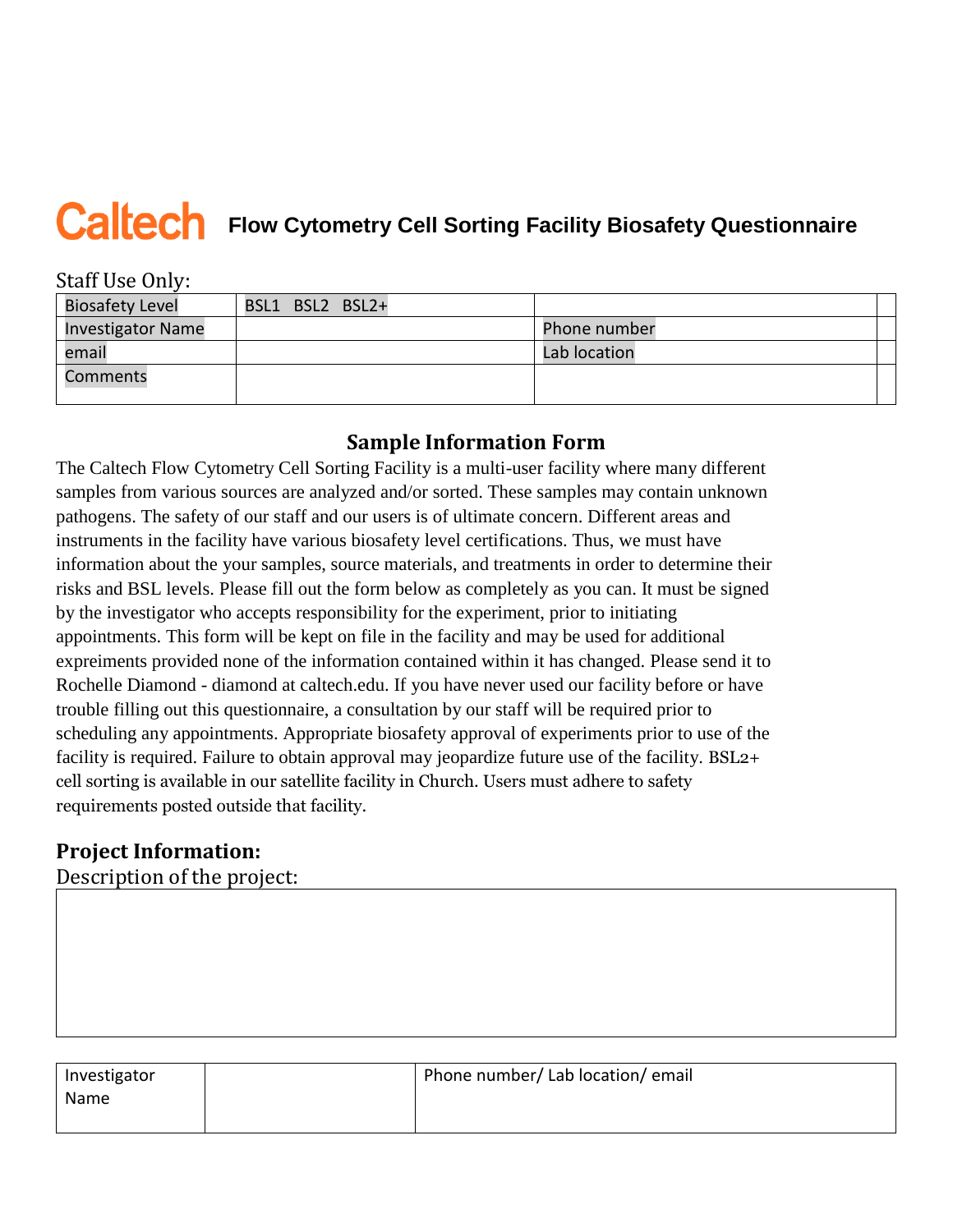| Project Title                                          |                                                                  |                                                                                                                                                                            |
|--------------------------------------------------------|------------------------------------------------------------------|----------------------------------------------------------------------------------------------------------------------------------------------------------------------------|
| Sample Name                                            |                                                                  |                                                                                                                                                                            |
| Reviewed by<br>Institutional<br>Biosafety<br>Committee | Yes<br><b>No</b>                                                 | BSL level and approval number                                                                                                                                              |
| Cell Type:                                             | e.g. PBMC, lymphocyte                                            |                                                                                                                                                                            |
| Cell/Sample<br>Source:                                 | e.g. mouse, human,<br>bacteria, plant, fungi,<br>parasite, other |                                                                                                                                                                            |
| Live or Fixed                                          |                                                                  | If fixed, describe reagent and protocol. List fixative and<br>concentration and exposure time.                                                                             |
| Any Infectious<br>Agent?                               | Yes No<br>eg. Mycoplasma, viruses                                | If yes, give date of last test and test results.                                                                                                                           |
| Genetically<br>engineered?                             | Yes No                                                           | If yes, describe                                                                                                                                                           |
| Transformed<br>with Virus?                             | Yes No                                                           | If yes, describe method for determining no live virus<br>remains in the culture (eg, there have been at least seven<br>culture passages after infection in the laboratory) |
| Oncogene or<br>toxin<br>Expression?                    | Yes No                                                           | If yes, describe and provide details                                                                                                                                       |
| Downstream<br>Application?                             | Culture/Transplant or<br>Genomics                                |                                                                                                                                                                            |
| Adherent or<br>suspension<br>source?                   |                                                                  | Method of single cell suspension?                                                                                                                                          |